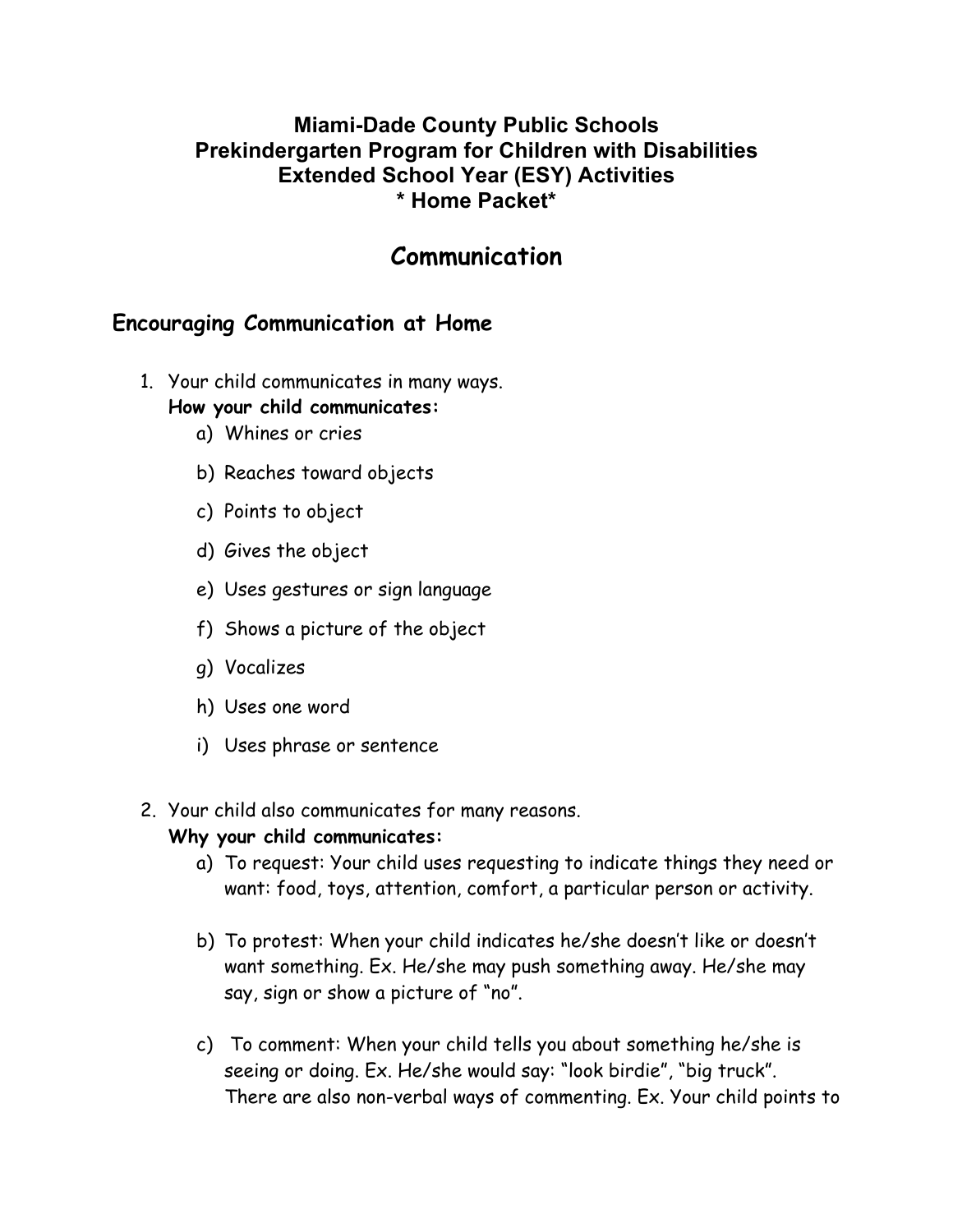the sky when an airplane is going by. Your child may sign "Big" when a big truck is going by. Your child may show you a painting he/she made.

- d) To answer questions: When you ask your child a question and your child responds in some way. Different kinds of questions are:
	- Offering a Choice: "Do you want milk of juice?"
	- Affirming or Denying: "Do you want a cookie?".
	- Asking about Past Events: "What did you do in school today?"
	- Asking about Concepts: "What color is this?"
- e) To ask questions: Your child may ask someone for information. Ex. "Where is daddy?". While pointing to a toy: "What's that?"
- 3. Your child communicates when and where he/she needs or wants to communicate. This can be early in the morning, in the afternoon, or after dinner. It can be at home, at the park, or while you are shopping. The best time to teach communication skills is when and where your child needs or wants to communicate.
- 4. The three steps to remember to encourage your child to communicate are:
	- a) **Watch** See what your child is interested in and watch for signs that the child is communicating with you.
	- b) **Wait** Don't talk or ask questions for a few moments to give your child a chance to initiate communication (at least five seconds).
	- c) **Follow your child's lead** Talk about and play with the materials your child is interested in.
- 5. Some strategies for encouraging communication are:
	- a) **Mirroring** Imitating what your child says or does. Examples: If a child pushes a car, you push a car. If a child says "bababa", you say: "bababa".
	- b) **Turn Taking**  Developing a pattern of conversation or behaviors in which you and your child alternate saying things. Examples: Your child rolls a ball to you, you roll the ball back to your child. Your child bangs on the drum, you bang the drum; he/she bangs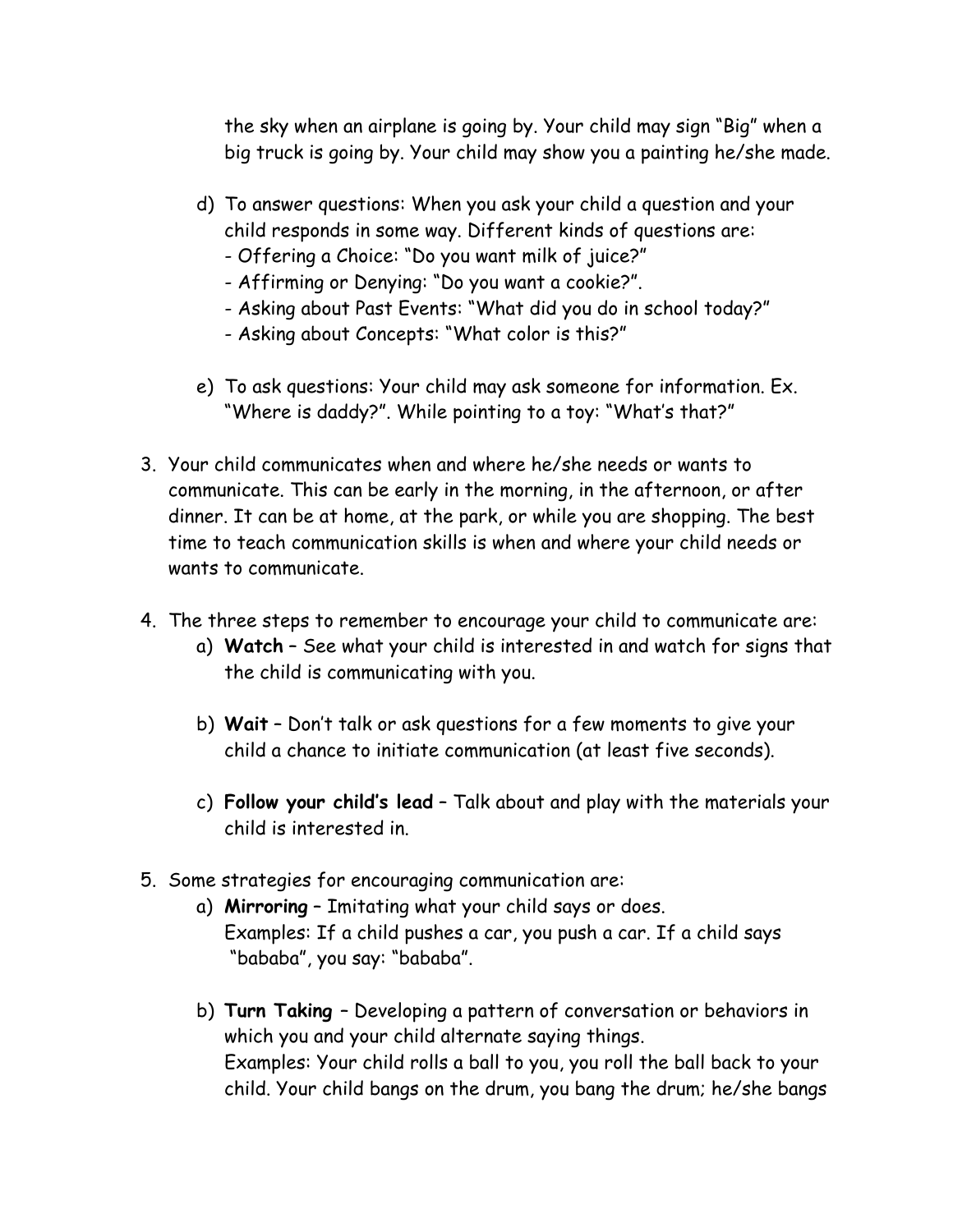it again, you do it again.

- c) **Reflecting**  Encouraging your child's attempt to communicate by repeating them back correctly to him/her. Examples: Your child is pushing a car and says "tar doe", you say: "Yes, the car goes". Your child says "I want paghetti", you say "yes, you want spaghetti".
- d) **Expanding**  Reflecting back what your child says and adding words to it to encourage new concepts or more elaborate sentence structure. Examples: Your child says "shirt on", you say "Oh, you are putting on your blue shirt". Your child says "baby eat", you say "yes, the baby is eating cereal".
- e) **Self-talk**  Talking about what you are doing, thinking, or feeling. Examples: Adult says what he/she is doing: "mommy is eating", "daddy is cutting the lawn".
- f) **Parallel talk**  Talking about what your child is doing, thinking, or feeling. Examples: Adult says "Oh,oh, oops! the blocks fell down!", "the big dinosaur is fighting with the little dinosaur", "you are angry because your sister took the toy".
- 6. Environmental strategies for encouraging communication involve arranging the setting or materials you and your child are using to make it more likely your child will need to or want to communicate. Some of these strategies are:
	- a) **Forgetfulness** Purposefully forgetting to provide everything that is needed for an activity. Examples: Give your child applesauce, but don't give him/her the spoon so he/she can request. Give your child a paper to color without crayons for him/her to request.
	- b) **Visible but unreachable**  Placing an object your child needs or wants out of his/her reach, but still within sight. Examples: You may put toys hanging from the rod in the bathtub so the child can request. Put a bag of his/her favorite snack on top of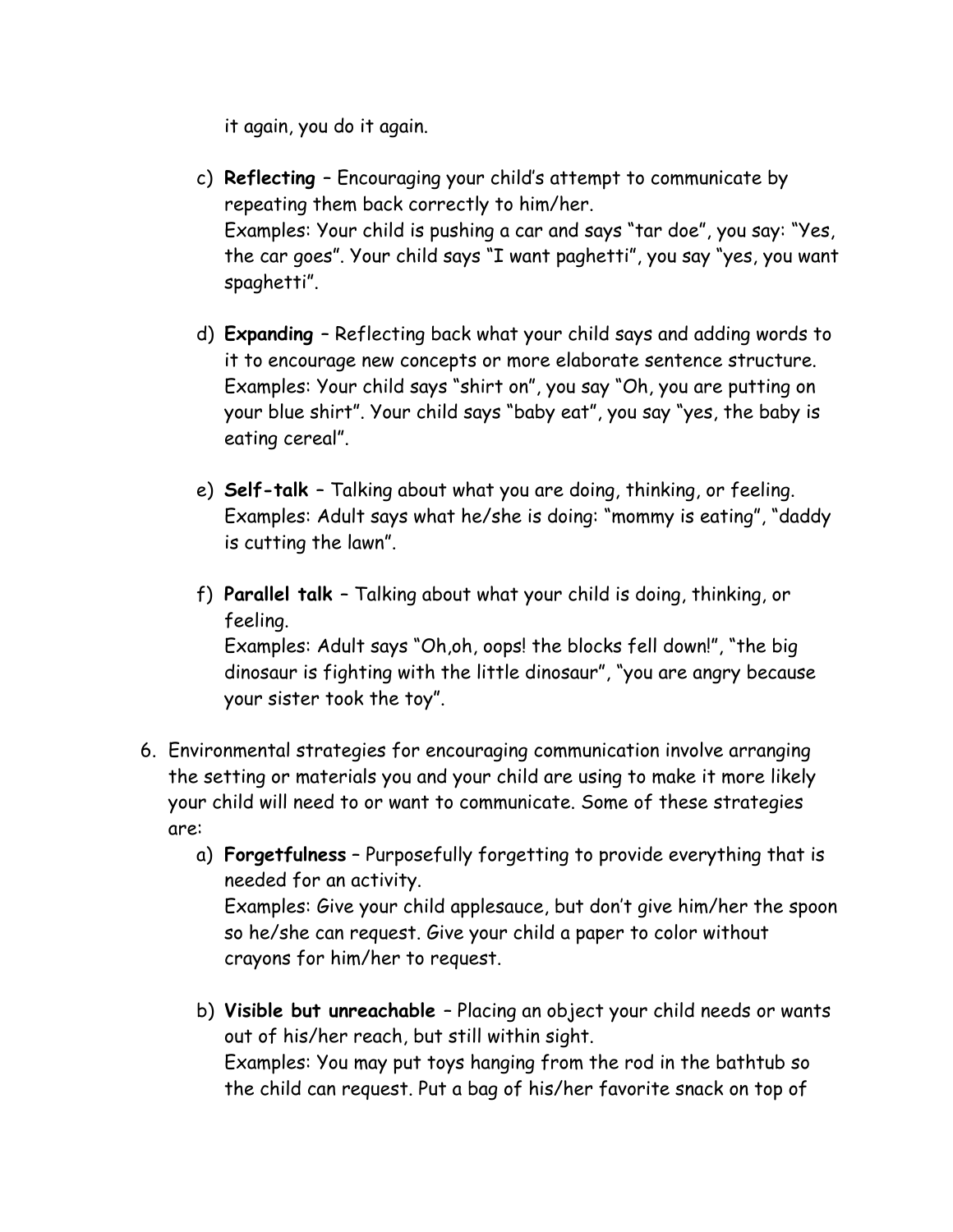the counter so he/she can see it but cannot reach it. Wait for him/her to ask for the snack.

- c) **Violate expectations**  Doing something silly, such as trying to put a doll's shoe on your child's foot. Example: For snack, give your child a plastic banana.
- d) **Sabotage**  Deliberately interfering with the activity to encourage your child to communicate to solve the problem. Examples: Give your child a container with bubbles without the wand, or make the container difficult to open.
- e) **Piece by piece**  Holding back pieces of toys or foods to encourage your child to ask for them. Examples: Cut a cookie into very small pieces; give a tiny piece to your child when he asks for it.
- 7. Incidental teaching involves setting up the environment, then following these steps to prompt the appropriate communication.
	- a) Set up the environment;
	- b) Wait five seconds with an expectant expression on your face;
	- c) If your child does not respond, ask an open-ended question;
	- d) Prompt your child or tell them what to say;
	- e) Repeat or rephrase the prompt one time;
	- f) Back up to an easier prompt or question, provide assistance as needed for your child to respond, and give the desired object; and
	- g) If your child loses interest, discontinue the teaching episode and follow your child's lead.

**Remember:** when your child successfully responds, be sure to give the desired object while repeating, expanding, and/or praising him.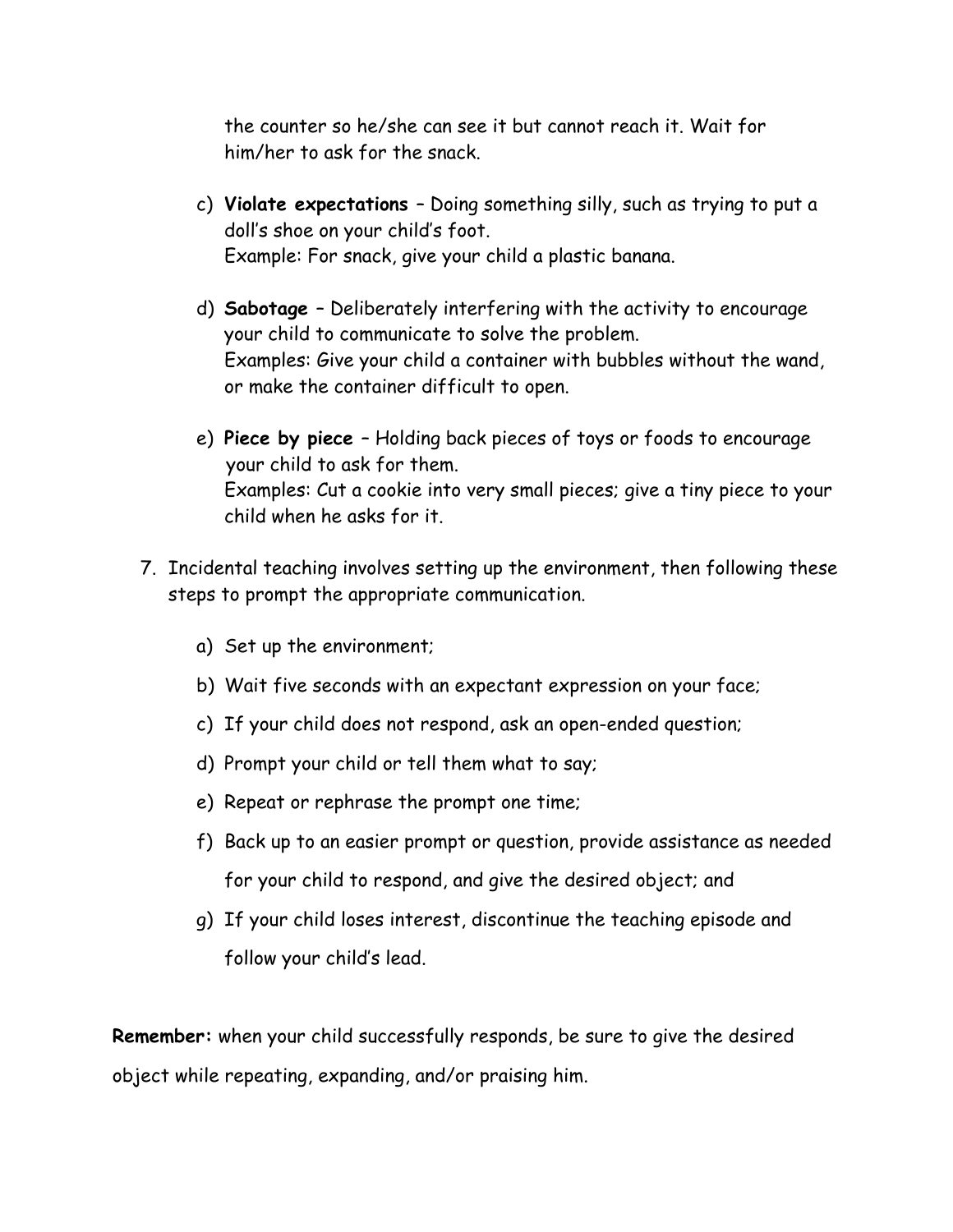# **Communication Activities**

#### -Cook a Meal Together:

Ask your child what he/she would like to cook. Talk about what you are going to do. Let your child scoop, stir, and pour. Use simple sentences or phrases to describe what you see and do. Try not to worry about a mess. Let your child wear an old tshirt and put a mat on the floor for easy clean-up.

#### -Play Dress up:

Let your child try on different clothes; try them on with him/her. Talk about what you dressed up as. Discuss the colors, sizes, and textures of the clothes items.

#### -Taste-Testing:

Pick a variety of foods and put them in containers so your child can not see. Have your child close his/her eyes and try to guess the food items. Ask your child if what he/she tasted was sweet, sour, soft or hard. Discuss with your child if they liked it or not and why.

#### -Animal Charades:

Have your child act out an animal and guess what it is. Extend the activity describing the animal's physical features, colors and sizes. Get a picture book or magazine and look at the animals. Think about what animal you might want to be next time and ask your child to do the same. Discuss how you would do that.

#### -Trucks:

While traveling or walking through a parking lot, count all the trucks you see. What color are they? Are the trucks big or small? Let your child role play how they would drive a truck.

#### -Recite a Nursery Rhyme:

Change the words to the nursery rhyme. See if your child can change a word in the rhyme.

Example: Humpty Dumpty sat on a ball…

#### -Be Mommy or Daddy:

Pretend to be your child. Do an activity you would normally do with your child and encourage him/her to play your role.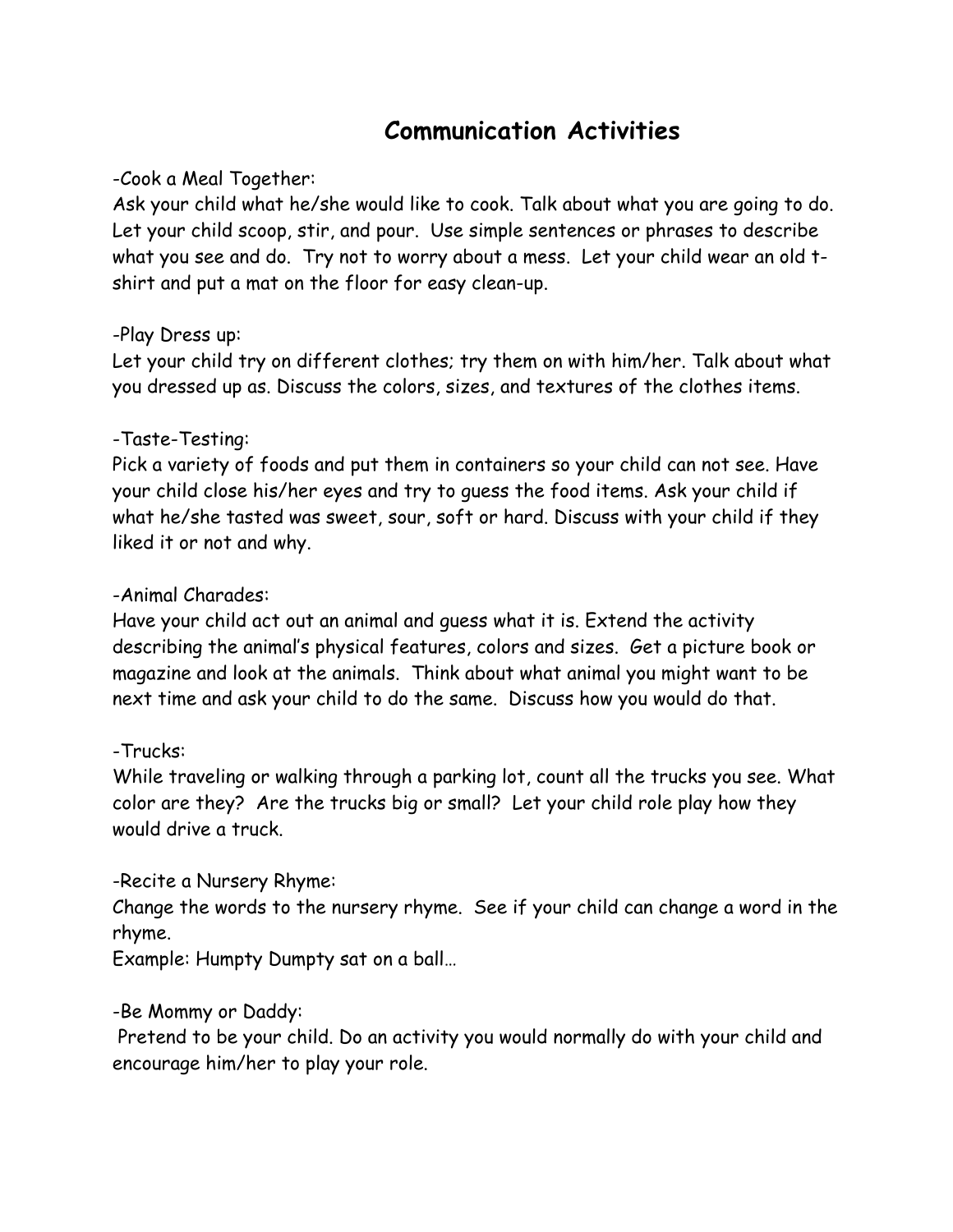#### -Play "I Spy" with the Family:

Look for different objects in your house. You begin by describing something in sight that your child likes. Help them guess what it is by giving additional cues as necessary. Have your child look around and pick something to describe. If he/she needs help, pair him/her up with a sibling or parent. Example: "I spy something round and yellow."

#### -What Did You Do?

Ask your child to name three things he/she did today. Help them remember. If they have trouble doing this, pick activities during the day. When you are finished with each activity, talk about it and draw a simple picture or take a photo. At the end of the day, you can ask them if they remember the activities that they made pictures of. Bring out the pictures as they talk.

#### -Picture Album:

Look for family photos and identify who is taller or shorter, older or younger, etc. Talk about their role in the family. For example: aunt, uncle, brother, son, etc.

#### - Baby Time:

Tell your child a story about the day they were born. Show them baby pictures. Ask them if they remember any of their baby toys. Show pictures of them playing when they were younger. Discuss what you see.

## -Pamper Yourself:

Take turns putting lotion on each others hands and feet. Talk about how it smells and feels. Try different types of lotions on different days. Talk about your favorite and why it is your favorite. Compare different lotion smells and let your child choose which one to use.

## - Label Everything:

Use labels to help your child understand the power of the printed word. Label things around your house. –table, door, etc. Look for labels that are already in your home. For example, labels on boxes or containers. Read them together.

#### - Book Labels:

Read a book with your child. Have him touch or point to objects in the book and label the objects in the book and label the objects and actions that he/she sees.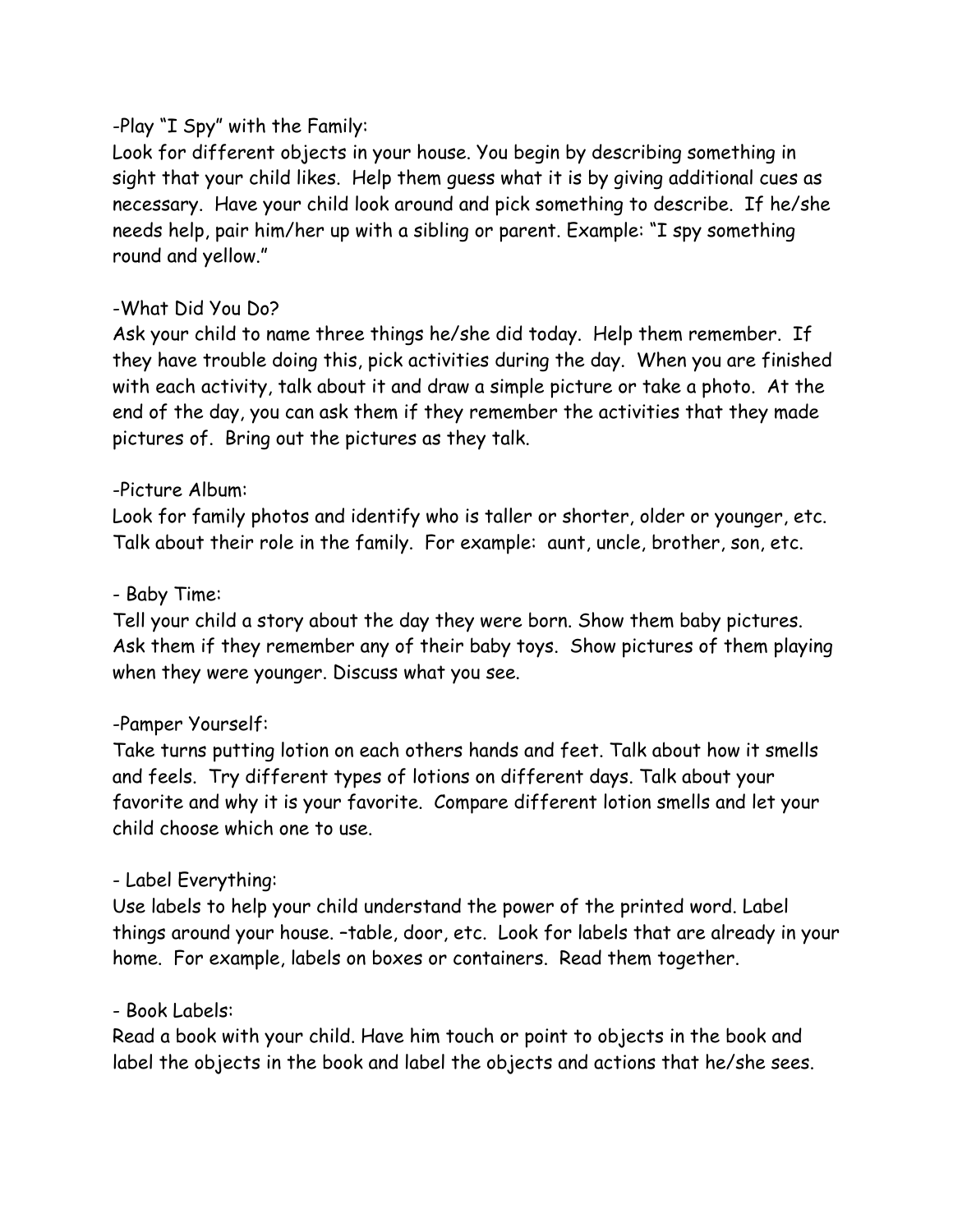If he/she has difficulty with this, hold him/her in your lap and let him/her turn the pages as you point and label objects and actions.

#### - Bath Time:

While giving your child a bath, talk about what you are doing. "You're driving the boat in the water." "We're washing your leg with the washcloth."

#### -Make a Cereal Loop Bracelet:

Get loop cereal (i.e. Cheerios, Fruit Loops) and pipe cleaners or heavy cord. Pour the loop cereal out of the box so the child can pick it up. Give the child a pipe cleaner or piece of cord long enough to fit around his/her wrist. Tell the child to thread the cereal loops onto the cord. When the pipe/cord is 1-2 inches from being full, tie the ends together to form a loop. If using a pipe cleaner, wrap tape around the tied or twisted end. Place the bracelet on the wrist. Invite your child to eat the cereal from the bracelet. Discuss the colors of the loops.

#### -Cooking:

Make a peanut butter cup with your child (If your child is allergic, use yogurt or pudding). Spread peanut butter around the top rim of a disposable cup and about one inch down on the inside of the cup. Give the child the peanut butter cup. Tell the child to lick up their peanut butter from the inside of the cup. Do it along with them. Good for strengthening muscles needed for speech.

#### -Sing Songs and Rhymes with Your Child:

Take songs from your child's favorite music tapes or from their favorite television shows. Pause occasionally and wait for your child to fill in the last word of a phrase. Encourage him/her to do actions along with the songs.

#### -Watch T.V. with your Child:

Talk about what is happening and what you see. "Elmo is eating the apple." "Let's do what Barney is doing. He's jumping around in circles."

#### - Ride Around Town:

Go for a ride around town in the car or on a bus, the Metrorail or train. Talk about what you see and hear. Name the restaurants, the signs, the people you see. "Look, who is that? A police officer." "I see a place you love to eat. They have chicken nuggets….McDonalds."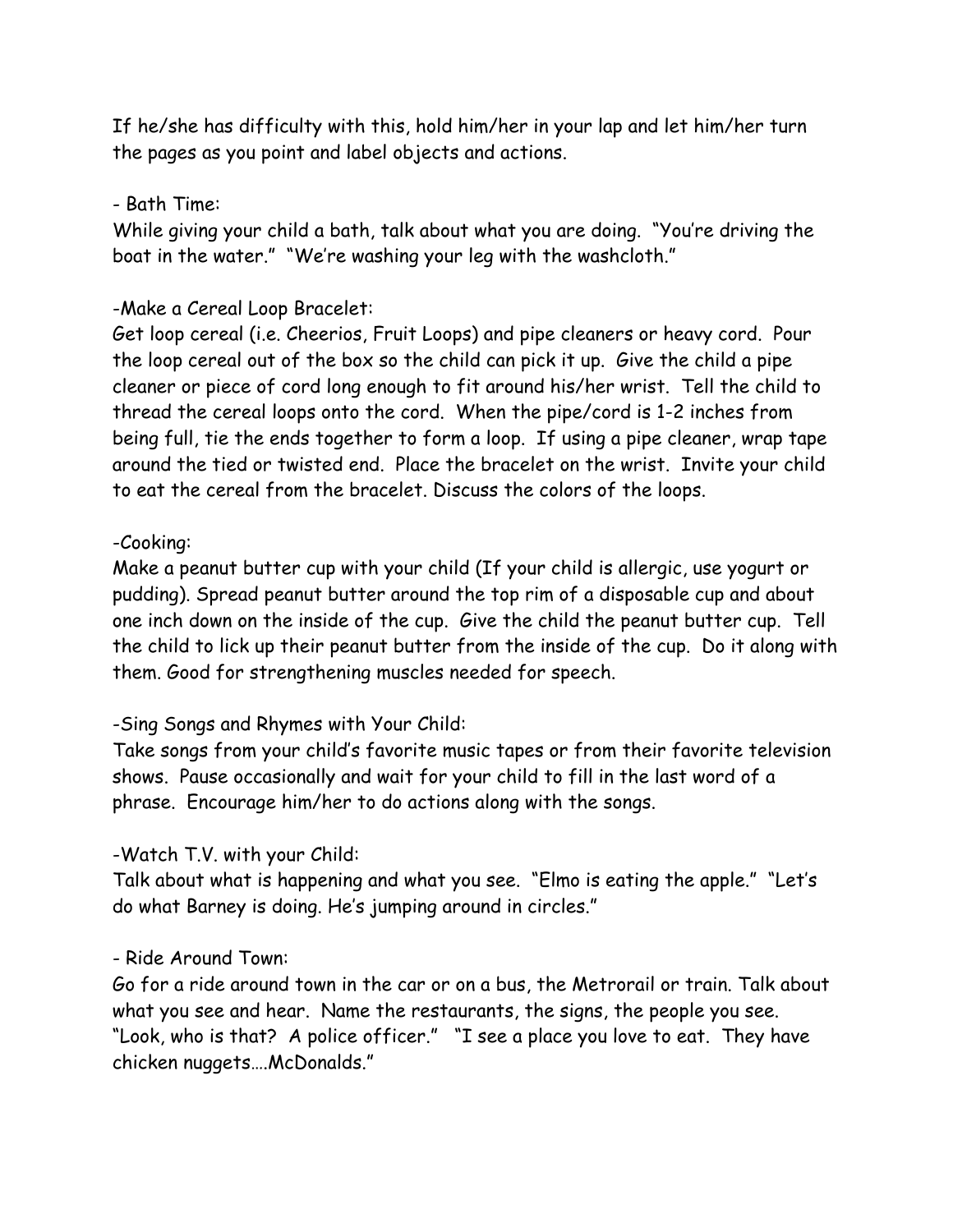-Play Outside in the Yard with Your Child:

Talk about what you are doing. "Let's run behind the tree. Where should we run next? Let's run under the slide. Where do you want to run?" "Let's roll the ball. Can you catch?" Take turns. When it is your turn, wait for your child to indicate what you should do by using a gesture, part of a word or word/phrase. Help them if they can not say the word.

#### -Play "Cotton Ball Clear-out":

 This is a good game for attention and controlling use of breath stream. If your child can not resist using his/her hands to clear the table, give him/her an object to hold in both hands behind his/her back. Place your child on one side of a table, with you or a sibling. Players should be about 2 feet apart so they do not blow each other's cotton balls. Empty a bag of cotton balls onto the table. Tell the children to "clear the table!" Follow this game with "cotton ball pick-up" and play again. Create teams, placing the cotton balls on separate tables and race to clear the tables.

#### -Listen to Music with Your Child:

Dance to the beat. Do large arm and leg movements. If the music includes words, do actions that relate to the words.

#### -Go to the library:

Check out books to take home. Let your child make a choice of which book they would like to take home. Ask why they like that book. Tell why you like yours. "Mine is about horses. I love horses."

#### -Take Your Child to the Beach:

Play in the sand and water. Make a sand castle or a sand pie. Talk about how the sand feels and how the water feels. See who can make a bigger sand sculpture. Make letters and numbers in the sand. "I made a '3' because I have 3 beautiful children. Why did you make a 3'?"

#### -Take Your Child to McDonalds:

Ask for the picture menu to let your child make a choice about what to eat. Try different things and let your child taste. Talk about the textures and flavors.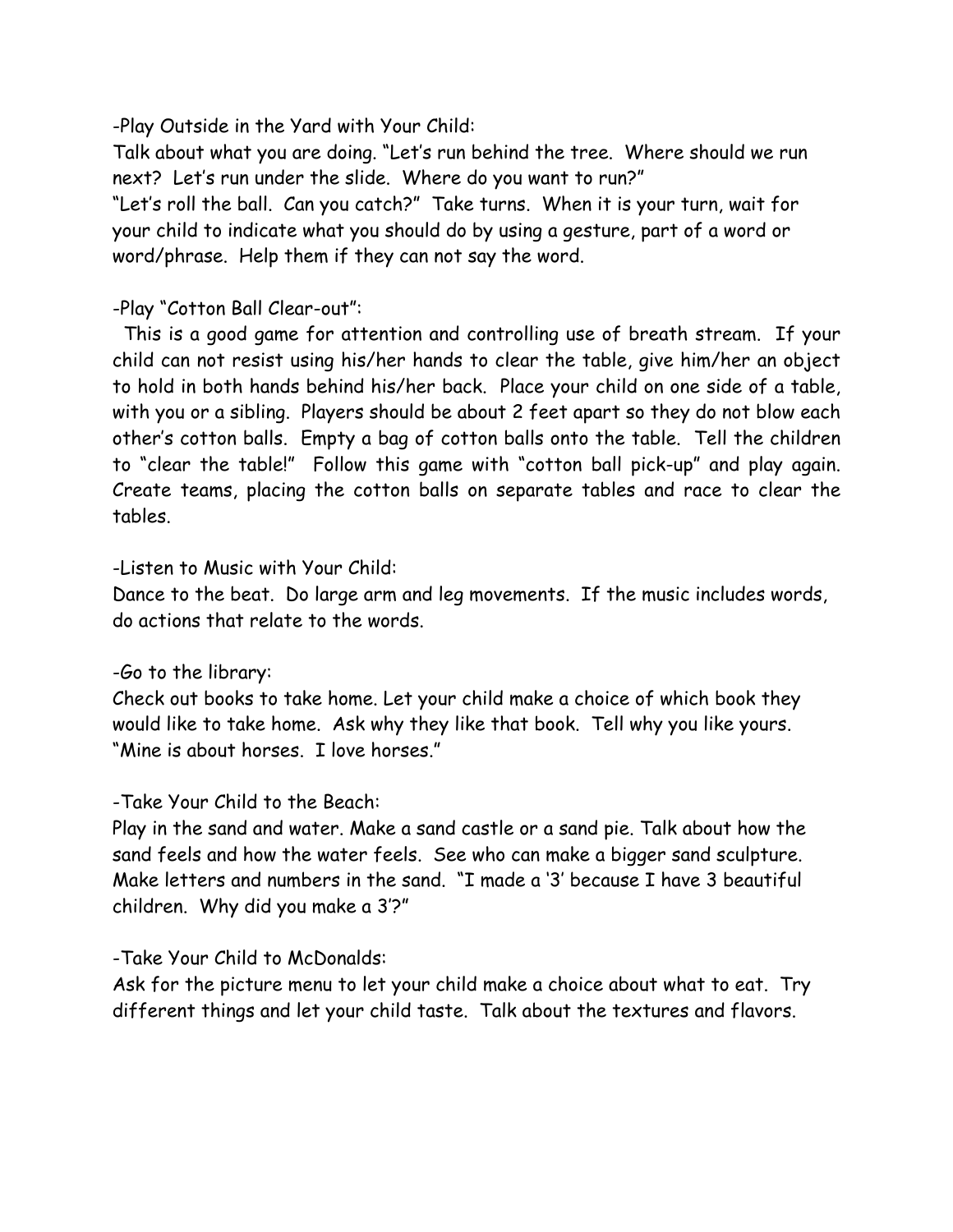-Play "Stacking Marshmallow Blocks":

Seat your child at the table. Tape a clean sheet of paper in front of him/her. Give your child three marshmallows. Tell him/her to build a tower with the marshmallows. Show your child how to pick up the marshmallows with his/her mouth and stack one on top of another. When the towers are made, tell him/her to eat them down, one marshmallow at a time.

Hint: Marshmallows are slanted on the top, so this task is not as easy as it sounds. To help the children, press a slanted marshmallow, using the flat of your hand. Often it will pop back up with a straighter top.

- Dressing:

While dressing your child, talk about what you are doing.

Label clothing items. "This is a shirt." As your child increases his/her understanding of language, you will increase your sentence length. Example, "This is a long sleeve red shirt."

-Play Social Games and Sing Rhymes with Your Child:

Peek-A-Boo: Hide your face from your child's view when you know he/she is looking at you. After a few seconds, reappear and say "boo!" Use a variety of places to play peek-a-boo. Hide behind the chair, behind a table, under a table, under a towel.

| Here are a couple of fun ones:     |                                                                                     |
|------------------------------------|-------------------------------------------------------------------------------------|
| Criss Cross, applesauce,           | Pizza, pickle, pumpernickel                                                         |
| Spiders crawling up your back,     | My little guy shall have a tickle,                                                  |
| One here, one there,               | One for his nose                                                                    |
| Now they're crawling in your hair, | And one for his toes                                                                |
| Tight squeeze,                     | And one for his tummy                                                               |
| Cool breeze,                       | Where the hot dog goes                                                              |
| Now you've got the shivereez!      | (by Dennis Lee)                                                                     |
|                                    | Your child should begin to anticipate the actions with the rhyme. Wait a little and |

see if they can finish one of the lines. For example: One for his………child says, "nose."

- Walking:

Take a walk around the neighborhood. Talk about things you see and hear. "Look I see some white clouds." "The grass is green." "Listen to the birds."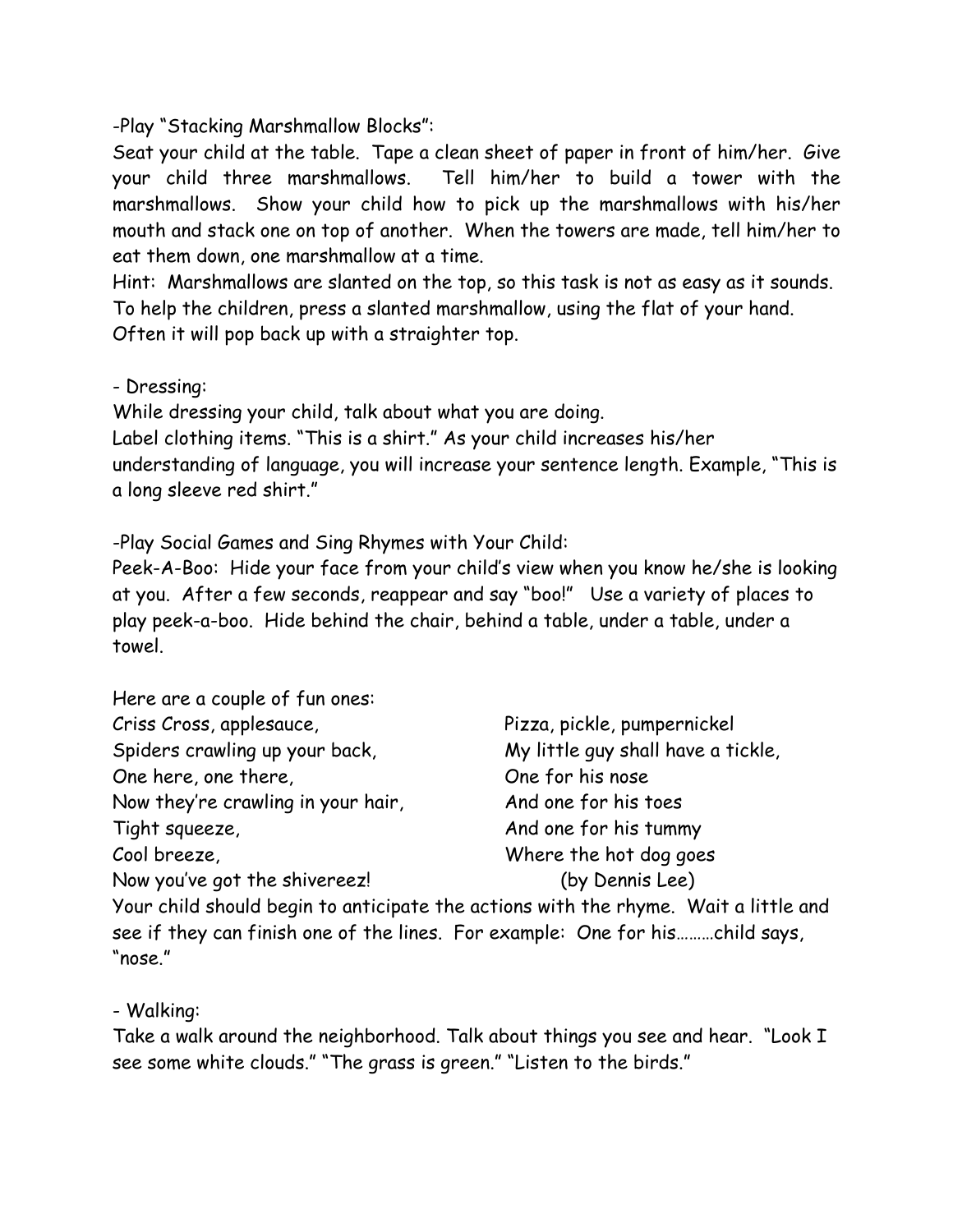-Make a "Kissing Picture" with Your Child:

Using a fresh cotton-tipped swab for your child. Apply lipstick generously to your child's lips. Have him/her kiss paper plates or other paper surfaces. Write a message. For example "kisses from Kevin." Let your child help create the message.

#### -Make a Puppet Show:

Staging a puppet show is an excellent way to build language. You can use items you already have around your home. Move your couch away from the wall. Kneel out of view behind the couch and use the back as a stage area. Act out short skits using your child's dolls, stuffed animals, or hand puppets. Make the scene short and familiar. Act out experiences or events that your child can relate to. For example:

First puppet: I feel sad. I lost my new ball.

Second puppet: Oh, it's o.k., I'll help you find it.

Encourage your child to join in your puppet play. Accept whatever your child is able to express, whether in gestures, sounds, or words.

#### -Play "Wash Your Belly Button":

While giving your child a bath, offer a washcloth or sponge and play a game to wash different body parts. Start with the ones he/she knows. Go on to the smaller body parts such as belly button, wrist, pinky, eyebrow. Ask him/her which one they will wash next.

#### -Whisper to me!

Make your child aware of how your voice can change. Whispering is a special way to talk. Say rhymes in whispers. Tell them what needs to be done in whispers.

#### - Touch and Feel:

Throughout the day, have your child touch the items in his/her environment. Describe how they feel. For example: a pillow….it is soft and squishy; a table is hard and smooth.

#### -Let Your Child Pick his/her Own Clothes!

Challenge your child to get all of the items he/she needs to get dressed. Did he/she forget anything? Ask them if they need anything else. "It looks like you got your pants, but what goes on your feet?" Talk about the clothes. Let your child put on the clothes with as little help as possible.